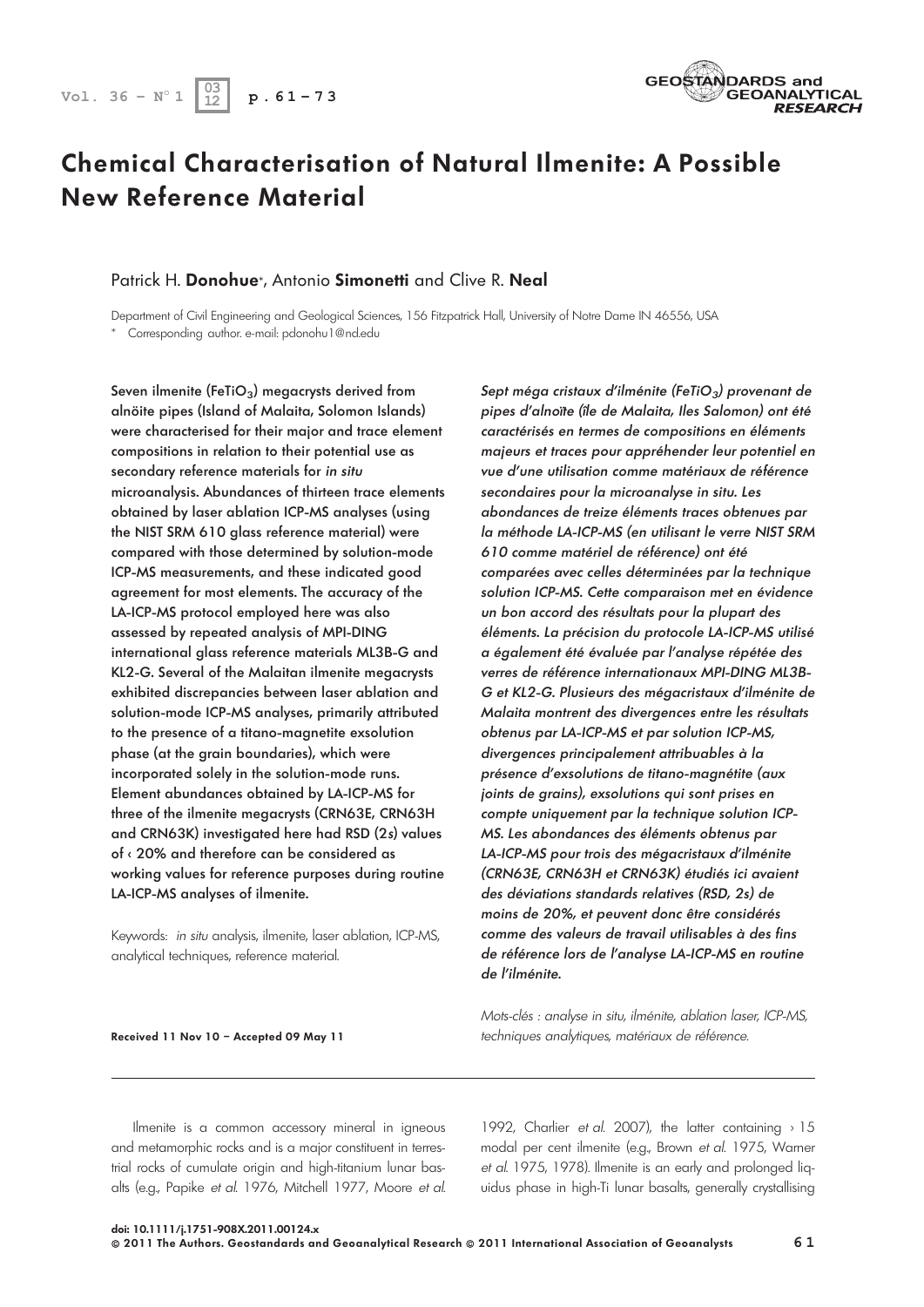

after olivine and armalcolite (Dymek et al. 1975, Papike et al. 1976, Stanin and Taylor 1979). Moreover, ilmenite is an important megacryst and groundmass phase in kimberlites (e.g., Moore et al. 1992, Mitchell 1977). Ilmenite incorporates elements that are considered both compatible (Cr, V, Ni) and incompatible (Zr, Nb) in silicate minerals, which in conjunction with its prolonged crystallisation interval may record changes in melt chemistry and crystal fractionation processes.

Despite its importance for petrological investigations, there is no well-characterised, matrix-matched reference material available for the validation of results obtained from high spatial resolution analysis of ilmenite. Matrix matching of a reference material to unknown samples is key in reducing matrix-dependent ionisation effects in a plasma environment, including analytical errors associated with varying ionisation energy, viscosity (for solution-mode analyses) and relative concentrations of elements. Early ilmenite analysis techniques via electron microprobe (EPMA) focused on a selected group of trace elements (e.g., Cr, V, Zr and Nb; El Goresy et al. 1971, McCallum and Charette 1978), or relied on doping of experimental products to bring concentrations to percent levels for measurement by EPMA (McKay et al. 1986, Nakamura et al. 1986). Few previous investigations have analysed ilmenite for their trace element abundances via the in situ laser ablation-inductively coupled plasma-mass spectrometry (LA-ICP-MS) method. One example is the comprehensive determination of trace elements in synthetic ilmenite by Klemme et al. (2006), which utilised titanium as the internal standard and the NIST SRM 610 glass as the calibrator.

The NIST SRM 610 and 612 glass reference materials were the most commonly used for external calibration purposes in previous in situ Ti-oxide studies conducted by LA-ICP-MS (e.g., Choukroun et al. 2005, Klemme et al. 2006, Charlier et al. 2007). These glasses have been nominally doped to  $\sim$  500 and  $\sim$  50  $\mu$ g g<sup>-1</sup>, respectively, for a broad range of trace elements (Pearce et al. 1997). However, some chemical characterisation studies have shown heterogeneous distribution for certain elements (Eggins and Shelley 2002). Recently, efforts have been made to synthesise new reference materials suitable for in situ ilmenite analysis; for example, Ødegård et al. (2005) produced a titanite (CaTiSiO5) glass calibration material (TIT-200) doped to  $\sim$  200  $\mu$ g g<sup>-1</sup> for a variety of elements of interest. The use of the TIT-200 glass by Charlier et al. (2007) exhibited its usefulness as a calibrator, as well as revealing one major drawback – the lack of certain elements of interest (e.g., Ta), thus requiring the use of other reference

materials (NIST SRM 610) for their abundance determinations. Regardless, the TIT-200 glass is no longer available for distribution (S. Øyvind, Geological Survey of Norway, pers. comm.). Klemme et al. (2008) have recently created a new titanite glass that may be utilised in a manner similar to the TIT-200 glass, but lacks several elements of significance typically found in ilmenite (V, Co, Ni, Cu).

In an attempt to address the important issues of matrix matching, determination of appropriate elements and sufficient material for large-scale distribution in relation to ilmenite studies, we conducted a detailed chemical investigation of natural ilmenite megacrysts retrieved from stream deposits on the Island of Malaita, Solomon Islands. The ilmenite megacrysts are derived from proximal alnöite pipes (Neal 1986, Neal and Davidson 1989) that were emplaced between  $\sim$  52 and  $\sim$  35 Ma (Simonetti and Neal 2010). We had in our possession twenty-three ilmenite megacrysts that were  $\sim$  2–4 cm in diameter, then split into multiple fractions and subsequently analysed by electron probe microanalysis for their major element composition. Chemically digested fractions were subsequently analysed by solution-mode ICP-MS, and solid fragments were investigated in situ using laser ablation ICP-MS. We report on these comparative results and comment on the precision and accuracy of the analytical protocol developed, and potential use of the Malaitan ilmenite megacrysts as working reference materials.

# Analytical methods

Seven of the largest ilmenite megacrysts exhibiting the least amount of surface alteration were chosen for analysis and designated sample names CRN63E to K. Samples were cut into thirds and further trimmed to remove surface alteration features. One-third was crushed and a fraction (0.42–0.59 mm) was separated by sieve for analysis by solution-mode ICP-MS. The latter fractions were cleaned in a 5% v/v  $HNO<sub>3</sub>$  ultrasonic bath for 25 min, handpicked for purity under a binocular microscope and ground to a powder in an agate mortar. The mortar and pestle were cleaned after each sample by rinsing in  $18 \text{ M}\Omega$  water, 5% v/v nitric acid and acetone. Samples ( $\sim$  20–35 mg) were dissolved in  $\sim$  5 ml of 6 mol  $l^{-1}$  HCl in 15-ml Savillex® Teflon vials on a hotplate set at 200 °C for 7 d. Samples were then evaporated to dryness followed by the addition of 5 ml HCl (6 mol  $\lfloor -1 \rfloor$ ). The solutions were diluted to a final volume of  $\sim$  70 ml with 18 M $\Omega$  water.

Fourteen elements were quantified: Sc, Ti, V, Cr, Mn, Co, Ni, Cu, Zn, Zr, Nb, Sn, Hf and Ta; these were chosen for their importance in geochemical and petrological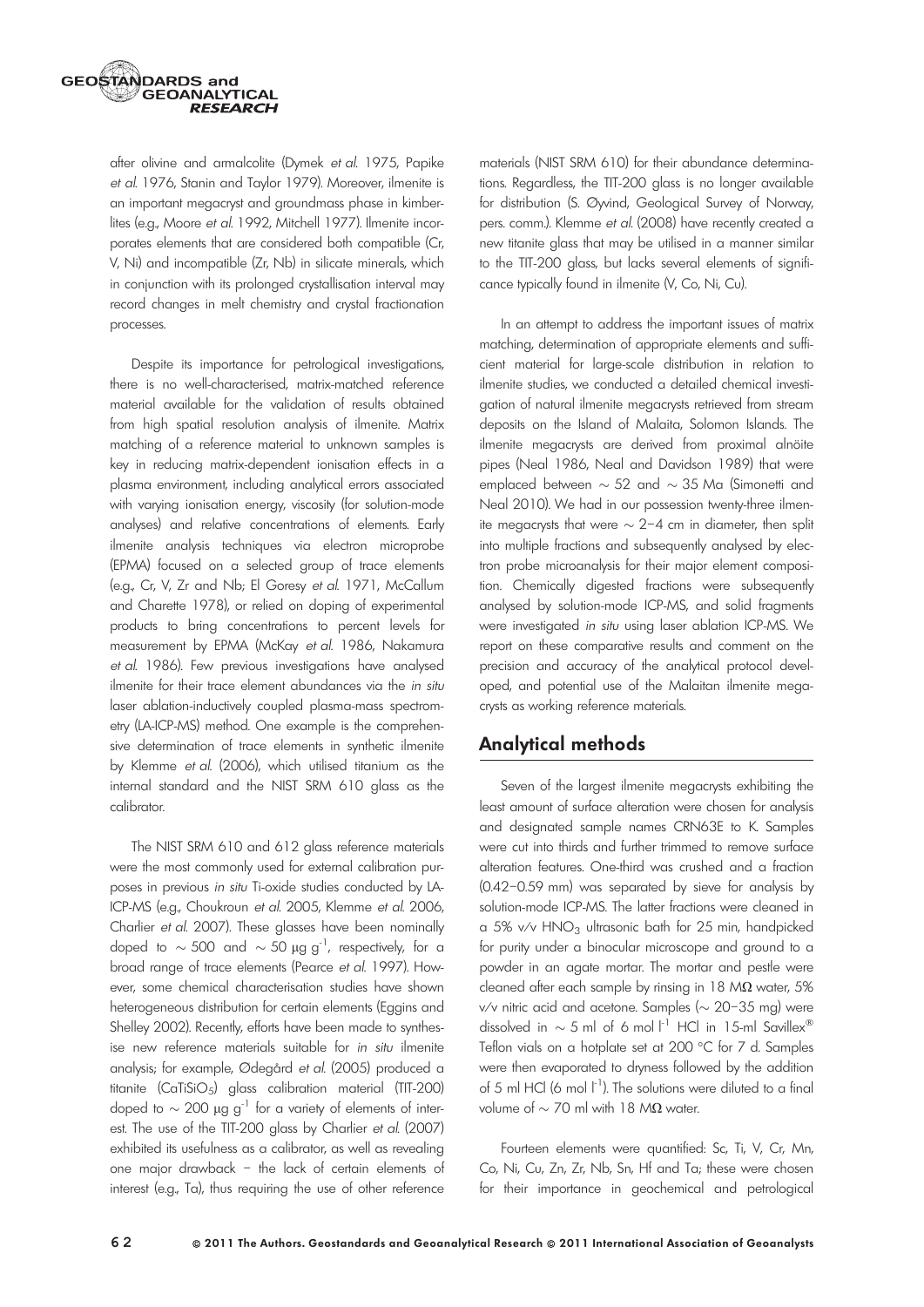

studies. With the exception of vanadium, copper and zinc, the abundances of the remaining elements investigated by solution-mode ICP-MS were determined by a standard

addition method (after Jenner et al. 1990). Vanadium was quantified in a separate run using three standard solutions (2, 25 and 100 ng  $g^{-1}$ ) as calibrators. A 10 ng  $g^{-1}$ 

| Table 1.                                                                             |  |  |
|--------------------------------------------------------------------------------------|--|--|
| Major and minor element compostion ( $\frac{m}{m}$ ) of Malaitan ilmenite megacrysts |  |  |

| Sample           | <b>CRN63E</b> | CRN63F    | <b>CRN63G</b> | CRN63H         | <b>CRN631</b> | <b>CRN63J</b> | <b>CRN63K</b> |
|------------------|---------------|-----------|---------------|----------------|---------------|---------------|---------------|
|                  |               |           |               |                |               |               |               |
| TiO <sub>2</sub> | 50.2(6)       | 51.7(20)  | 51.8(15)      | 50.6(5)        | 51.8(15)      | 52.0 (20)     | 51.1(16)      |
| $Al_2O_3$        | 0.43(7)       | 0.51(34)  | 0.58(24)      | 0.69(7)        | 0.57(25)      | 0.44(20)      | 0.41(19)      |
| FeO              | 41.8(5)       | 38.4 (30) | 38.2(23)      | 41.2(4)        | 37.7(27)      | 38.8(21)      | 40.9 (16)     |
| <b>MnO</b>       | 0.31(4)       | 0.28(10)  | 0.27(9)       | 0.21(6)        | 0.33(10)      | 0.24(6)       | 0.26(7)       |
| MgO              | 6.1(5)        | 7.9(12)   | 8.3(9)        | 6.49(9)        | 8.5(14)       | 7.97 (80)     | 6.27(68)      |
| $V_2O_3$         | 0.13(5)       | 0.16(6)   | 0.17(6)       | 0.16(5)        | 0.16(6)       | 0.16(7)       | 0.11(4)       |
| Total            | 99.05         | 98.93     | 99.29         | 99.3           | 99.02         | 99.65         | 99.05         |
| n                | 6             | 16        | 13            | $\overline{1}$ | 10            | 8             | 9             |

n = number of analyses. Numbers in parentheses indicate the 2s value in terms of the last significant figures.

Table 2. Major and minor element composition (% m/m) of the megacryst exsolution phase

| Sample           | <b>CRN63E</b> | <b>CRN63F</b> | CRN63G   | <b>CRN631</b>  | CRN63J   | <b>CRN63K</b> |
|------------------|---------------|---------------|----------|----------------|----------|---------------|
|                  |               |               |          |                |          |               |
| TiO <sub>2</sub> | 21.9(3)       | 21.6(10)      | 21.0(10) | 21.5(11)       | 21.1(14) | 20.9(23)      |
| $Al_2O_3$        | 4.13(7)       | 5.7(17)       | 7.5(12)  | 6.5(12)        | 7.1(11)  | 4.9(18)       |
| FeO              | 66.2(7)       | 62.7(9)       | 61.3(19) | 61.5(15)       | 62.8(6)  | 66.5(7)       |
| <b>MnO</b>       | 0.31(1)       | 0.28(8)       | 0.28(8)  | 0.34(13)       | 0.27(3)  | 0.27(10)      |
| MgO              | 4.6(1)        | 6.4(6)        | 7.1(7)   | 7.2(11)        | 6.3(3)   | 4.9(6)        |
| $V_2O_3$         | 0.40(5)       | 0.63(5)       | 0.59(7)  | 0.58(4)        | 0.59(5)  | 0.46(4)       |
| Total            | 97.47         | 97.24         | 97.85    | 97.53          | 98.17    | 97.95         |
| n.               | 3             | 6             | 5        | $\overline{4}$ | 3        | 3             |

n = number of analyses. Numbers in parentheses indicate the 2s value in terms of the last significant figures.



Figure 1. Reflected light portion of photomosaic (5  $\times$  magnification) of CRN63F showing the main textures exhibited by exsolution, as 'grain' boundaries and lamellae. Expanded image shows two 80 µm ablation pits.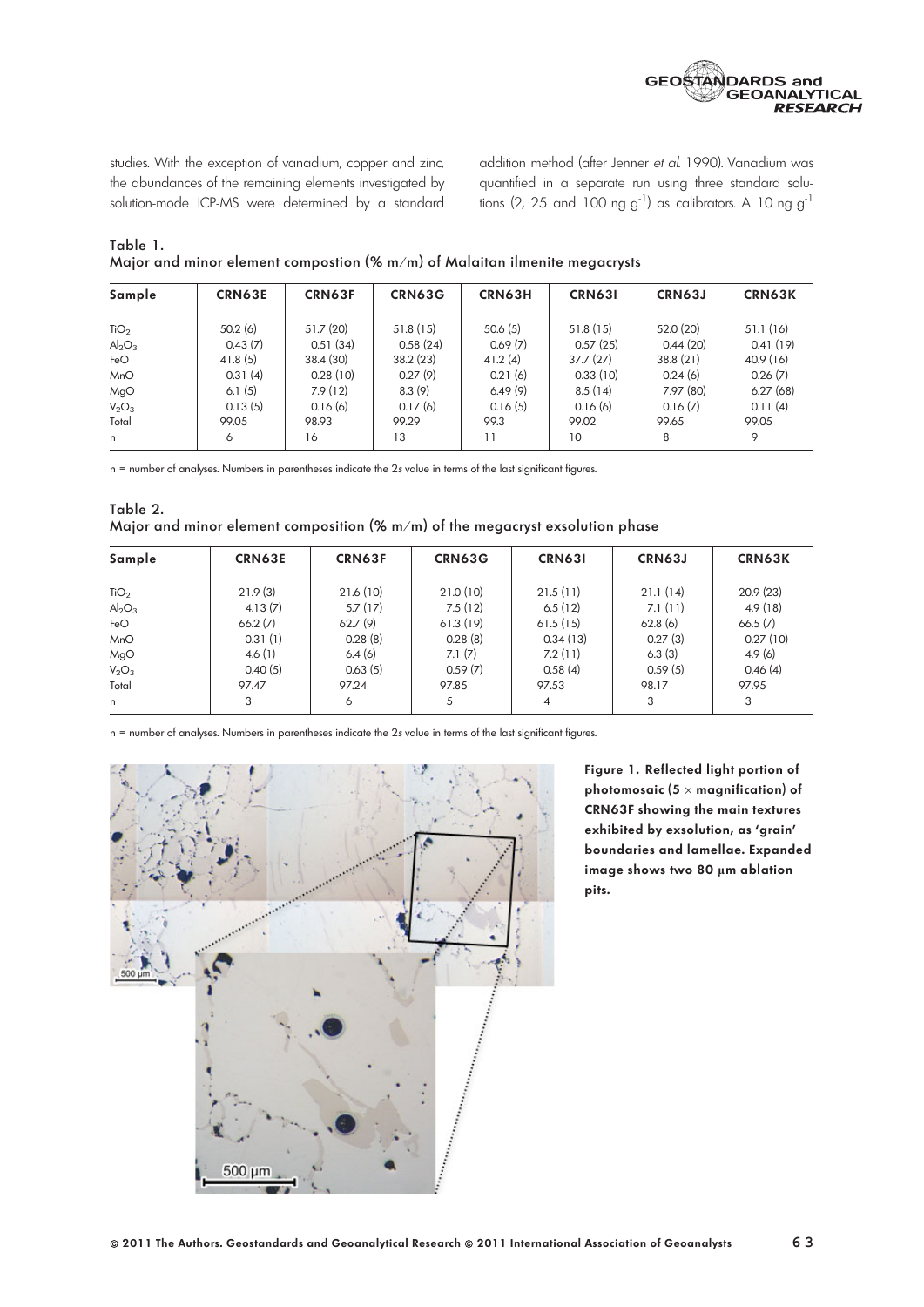

vanadium solution introduced at a rate of  $\sim$  0.5 ml min $^{-1}$ yielded  $\sim$  270000 cps in medium mass resolution analysis on the University of Notre Dame Element2 sector field high resolution (HR)-ICP-MS. Copper and zinc were quantified by external calibration using a four-point calibration curve (1, 20, 50, 100), where a 10 ng  $g^{-1}$  copper and zinc solution measured in medium resolution mode yielded  $\sim$  200000 cps and  $\sim$  70000 cps, respectively.

The portions of ilmenite megacrysts used for electron probe and laser ablation analyses were cut into  $\sim$  3 mm-thick tabs and mounted on 1 inch epoxy rounds and polished. Major and minor element concentrations (Table 1) were determined on a JEOL JXA-8200 electron microprobe at Washington University, St. Louis. Analyses were acquired using the Probe for Windows software, and X-ray correction was performed using the CITZAF correction software (Armb 1995). A 5 to 10 um beam size was used with a 20 kV accelerating potential and a 25 nA probe current. EPMA confirmed the presence of a Fe-Ti-rich exsolution phase (Table 2, Figure 1) in all samples, originally identified by reflected light microscopy.

In situ LA-ICP-MS analyses of ilmenite megacrysts to determine trace elements were performed on a Thermo Finnigan Element2 HR-ICP-MS (Thermo Fisher Scientific, Bremen, Germany) coupled to a NewWave Research UP213 Nd:YAG laser ablation system (ESI, Portland, OR, USA). Details of the instrument conditions and settings and analytical method employed are listed in Table 3. Prior to laser ablation analysis, optimisation of the ICP-MS instrument was achieved with the use of a  $1$  ng g<sup>-1</sup> multielement (mass range from Li to U) tuning solution (Table 3). Tuning consisted of optimisation of the torch assembly position, sample gas (Ar) flow rate, ion lens stack voltages and reference mass calibration. Subsequent to tuning and optimisation in solution mode, the instrument was shut down in order to change the introduction system to laser ablation mode. The optimum carrier gas (He) flow rate into the laser ablation cell was determined by running the laser in scanning mode over a NIST SRM 610 glass bead in order to obtain maximum ion signal intensities and minimum oxide levels (typically < 3% as monitored by the Th/ThO ratio in both solution and laser ablation modes); this was typically achieved at a flow rate of  $\sim$  0.7 l min<sup>-1</sup>. The NIST SRM 610 glass bead was placed adjacent to the round 1 inch in diameter glass slide holding the ilmenite megacrysts samples within the standard laser ablation cell. This facilitated the use of NIST SRM 610 as calibrator, avoiding disruption to the plasma as this set-up eliminated the additional step of

#### Table 3. LA-ICP-MS operating conditions and data acquisition parameters

| <b>ICP-MS</b>                        |                               |
|--------------------------------------|-------------------------------|
| Type                                 | Magnetic Sectorfield          |
| Brand and model                      | ThermoFinnigan Element2       |
| Forward power                        | 1250 W                        |
| Cooling gas (Ar)                     | 16.1 $\ln n^{-1}$             |
| Auxiliary gas (Ar)                   | $0.94$   min <sup>-1</sup>    |
| Sample gas (Ar)                      | $1.123$   min <sup>-1</sup>   |
| Carrier gas (He)                     | $0.7$   min <sup>-1</sup>     |
| LASER                                |                               |
| Type                                 | Nd:YAG                        |
| Brand and model                      | New Wave Research UP213       |
| Wavelength                           | $213 \text{ nm}$              |
| Pulse duration                       | 5 <sub>ns</sub>               |
| Spot size                            | 80 um                         |
| Repetition rate                      | 5 Hz                          |
| Nominal energy output                | 100%                          |
| Laser fluency                        | 20.3-22.14 J cm <sup>-2</sup> |
| Data acquisition parameters          |                               |
| Resolution mode                      | Medium                        |
| Data acquisition protocol            | Time-resolved analysis        |
| Scan mode                            | E-scan                        |
| Scanned masses                       | 45Sc, 46Ti, 51V, 53Cr, 55Mn,  |
|                                      | 59Co, 60Ni, 63Cu, 68Zn, 90Zr, |
|                                      | 93Nb, 120Sn, 180Hf, 181Ta     |
| Settling time                        | $0.001 - 0.300 s$             |
| Sample time                          | 0.01 s                        |
| Samples per peak                     | 20                            |
| Number of scans                      | 23 (23 runs $\times$ 1 pass)  |
| Detector mode                        | <b>Both</b>                   |
| Detector deadtime                    | 13ns                          |
| <b>Background collection</b>         | 60 <sub>s</sub>               |
| Ablation time for age<br>calculation | 60s                           |
| Washout                              | 30 <sub>s</sub>               |
| Standardisation and data             |                               |
| reduction                            |                               |
| External calibrator                  | <b>NIST SRM 610</b>           |
| Data reduction software used         | <b>GLITTER<sup>®</sup></b>    |
|                                      |                               |

having to open the laser ablation cell in order to exchange mounts⁄samples. After sample exchange, 15–20 min were allowed to elapse prior to the resumption of lasering in order to ensure re-equilibration between the laser ablation cell and the ICP-MS introduction system. A typical sample analysis consisted of  $\sim$  60 s of background measurement followed by ablation and ion signal acquisition for  $\sim$  60 s. Ablated particles were transported to the ICP-MS torch via the sample outline (0.25 inch outer diameter St. Gobain Tygon tubing) that was 'Y'-connected to the Ar gas sample outline prior to the torch. All laser ablation analyses were conducted in medium mass resolution (resolution = mass/peak width  $\sim$  4000) in order to eliminate any potential spectral interferences. The reduction in sensitivity (roughly one order of magnitude) that is experienced for analyses conducted at medium mass resolution (relative to low resolution) permitted the use of 46Ti as the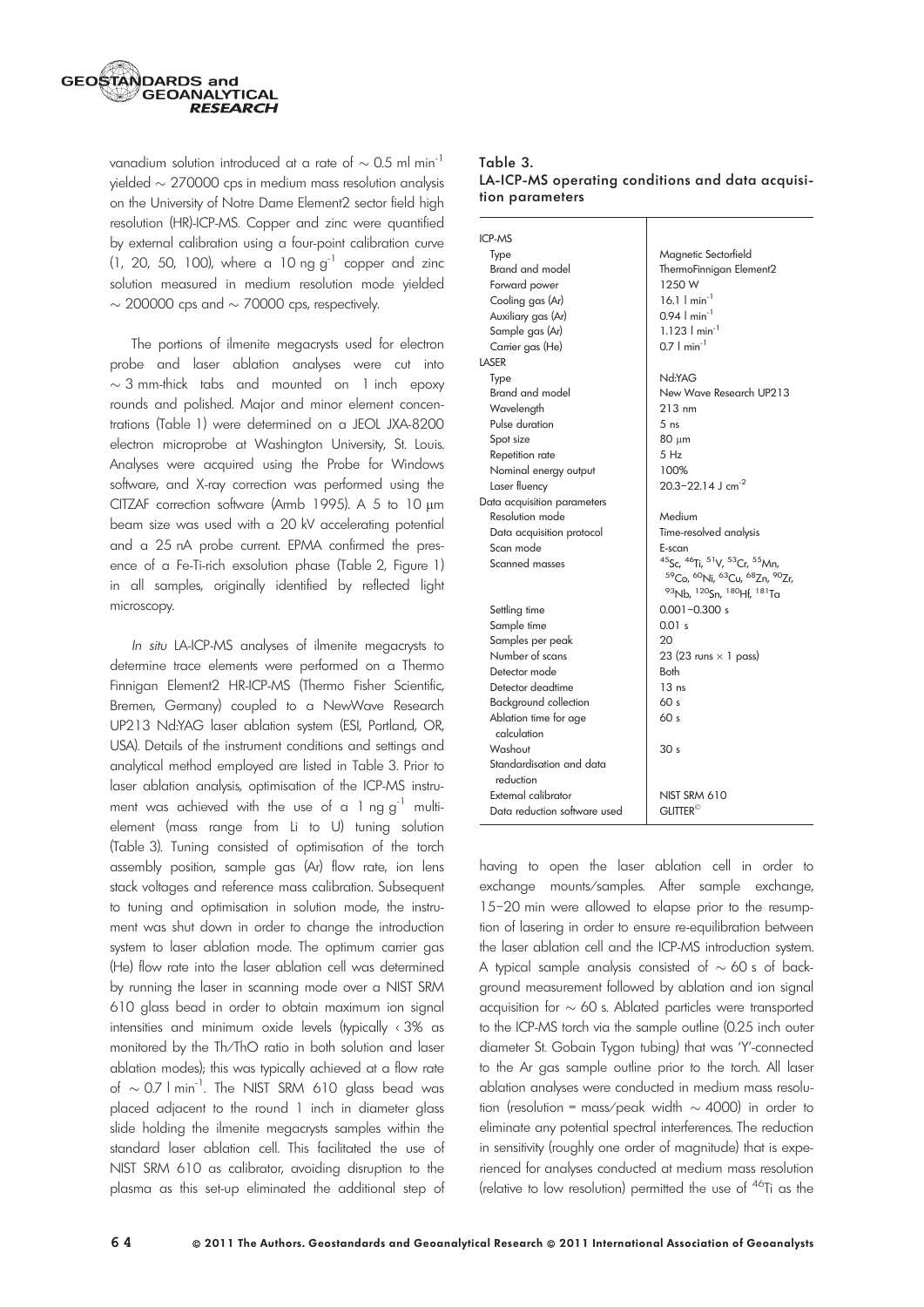| Sample                  | <b>Sc</b>    | V          | $\mathsf{Cr}$ | Mn          | Co           | Ni           | Cu          | Zn        | Zr       | Nb      | Sn          | Hf          | Ta         |
|-------------------------|--------------|------------|---------------|-------------|--------------|--------------|-------------|-----------|----------|---------|-------------|-------------|------------|
| DL-S                    | 0.04         | 2.22       | 0.02          | NA.         | 0.001        | 0.24         | 0.16        | 0.99      | 0.02     | 0.01    | 0.09        | 0.01        | 0.001      |
| 63E-S                   | 11.6         | 1086       | 1.00          | N.A.        | 202          | 238          | 11.3        | 209       | 213      | 362     | 7.55        | 12          | 40.3       |
| 63E-LA                  | 9.8(1.1)     | 1062 (106) | (1.25)        | 2601 (302)  | 161(7)       | 27.8(15)     | 7.13 (1.60) | 292(17)   | 254(34)  | 299(23) | 5.85(0.14)  | 8.09(1.41)  | 29.2 (3.0) |
| $63E-2\sigma$           | 2.8          | 224        |               | 583         | 15           | 12.3         | 2.08        | 75        | 61       | 64      | 1.73        | 2.18        | 5.3        |
| 63F-S                   | 11.5         | 1297       | 3.63          | NA.         | 174          | 215          | 12.7        | 178       | 144      | 4       | 5.37        | 4.99        | 1.98       |
| 63F-LA                  | 16.0(4.0)    | 1546 (429) | 3.79 (1.60)   | 2588 (1087) | 207(13)      | 222 (50)     | 7.50 (4.31) | 226(44)   | 248 (73) | 185(18) | 5.06(1.11)  | 7.54 (1.46) | 19.7(3.1)  |
| 63F-2 $\sigma$          | 3.1          | 136        | 3.19          | 459         | 32           | 32           | 1.83        | 23        | 47       | 26      | 1.49        | 2.36        | 2.3        |
| 63G-S                   | 11.8         | 1285       | 7.81          | NA.         | 233          | 295          | 11.7        | 183       | 114      | 96.7    | 4.43        | 4.28        | 0.56       |
| 63G-LA                  | 12.1(2.6)    | 1369 (373) | 6.70(5.18)    | 2219 (849)  | 203(40)      | 283 (133)    | 11.1(7.4)   | 252 (161) | 152(31)  | 122(5)  | 3.93(0.50)  | 4.77 (0.70) | 10.6(1.1)  |
| $63G-2\sigma$           | 2.8          | 217        | 3.49          | 256         | 18           | 32           | 3.1         | 25        | 34       | 16      | 1.29        | 1.41        | 2.7        |
| 63H-S                   | 9.18         | 1216       | $\cdot$ b.d.  | N.A.        | 161          | 85           | 9.28        | 242       | 105      | 132     | 4.25        | 5.18        | 12.5       |
| 63H-LA                  | 11.6(1.7)    | 1272(115)  | $\langle$ 1.4 | 1800 (259)  | 195(5)       | 97.8 (13)    | 10.0(2.0)   | 288 (30)  | 155(19)  | 144(17) | 4.30 (0.69) | 5.16(0.77)  | 13.6(5.2)  |
| $63H-2\sigma$           | 4.2          | 237        |               | 565         | 35           | 28.7         | 4.1         | 44        | 37       | 14      | 1.32        | 1.55        | 4.1        |
| 63I-S                   | 74.1         | 1393       | NA.           | NA.         | 1136         | 2234         | 9.39        | 206       | 115      | 153     | 7.9         | 9.68        | 68.2       |
|                         | 13.2(1.7)    | 1422 (268) | 3.43(0.80)    | 2649 (587)  | 203 (22)     | 268 (70)     | 6.97(6.12)  | 218(52)   | 183 (36) | 159(11) | 4.88 (1.00) |             | 16.0(1.4)  |
| 63I-LA                  |              |            |               |             |              |              |             |           |          |         |             | 5.76 (1.02) |            |
| $63I-2\sigma$           | 7.5          | 374        | 2.61          | 971         | 36           | 143          | 2.58        | 71        | 66       | 20      | 2.18        | 1.83        | 4.3        |
| $63J-S$                 | 7.15         | 1265       | NA.           | N.A.        | 147          | 272          | 18.4        | 201       | 105      | 95.2    | 4.52        | 5.26        | 4.78       |
| 63J-LA                  | 12.4(2.0)    | 1294 (345) | 5.23 (1.26)   | 2026 (423)  | 200(27)      | 264(64)      | 3.96 (7.98) | 204(43)   | 162(20)  | 141(8)  | 4.12(1.15)  | 5.40 (0.73) | 13.7(1.0)  |
| $63J-2\sigma$           | 2.5          | 231        | 3.79          | 311         | 25           | 55           | 1.33        | 63        | 26       | 18      | 1.47        | 1.71        | 1.9        |
| 63K-S                   | $\cdot$ b.d. | 1071       | 1.69          | N.A.        | $\cdot$ b.d. | $\cdot$ b.d. | 6.45        | 200       | 141      | 170     | 5.34        | 5.81        | 48.2       |
| 63K-LA                  | 11.1(2.2)    | 1136 (262) | 1.04          | 2294 (243)  | 193(13)      | 58.2(11)     | 1.50(1.19)  | 284 (50)  | 212(33)  | 221(9)  | 4.81 (1.22) | 7.03 (1.07) | 24.0(2.0)  |
| $63K-2\sigma$           | 2.3          | 303        | 1.46          | 392         | 58           | 19.0         | 1.07        | 54        | 49       | 78      | 1.44        | 2.23        | 6.0        |
| <b>Exsolution</b> phase |              |            |               |             |              |              |             |           |          |         |             |             |            |
| 63E-LA                  | 2.28         | 2169       | 2.47          | 2095        | 249          | 43.3         | 38.1        | 1062      | 36.9     | 102     | 5.16        | 1.71        | 13.5       |
| 63F-LA                  | 5.63         | 1188       | 6.98          | 1494        | 140          | 178          | 7.95        | 250       | 82.1     | 79      | 2.69        | 2.67        | 9.29       |
| 63G-LA                  | 4.99         | 2147       | 18.8          | 1285        | 181          | 325          | 24.8        | 466       | 45.3     | 41.6    | 2.72        | 1.57        | 4.79       |
| 63I-LA                  | 4.8          | 1117       | 5.35          | 1904        | 121          | 295          | 9.83        | 239       | 52.1     | 80      | 2.18        | 1.99        | 8.78       |
| 63J-LA                  | 4.23         | 436        | 1.85          | 951         | 89.1         | 119          | 0.42        | 82.6      | 52.9     | 69.6    | 1.6         | 1.95        | 6.7        |
| 63K-LA                  | 3.61         | 3200       | 4.57          | 2939        | 320          | 185          | 45.3        | 1187      | 38.6     | 28.9    | 5.49        | 1.68        | 3.99       |
|                         |              |            |               |             |              |              |             |           |          |         |             |             |            |

Table 4. Trace element composition (µg g<sup>-1</sup>) of Malaitan ilmenite megacrysts

DL-S, detection limit in solution mode; S, solution mode; LA, laser ablation mode with standard deviation (2s level) in parenthesis; 20, average Glitter estimated uncertainty (2s level); < b.d., below detection limit; N.A.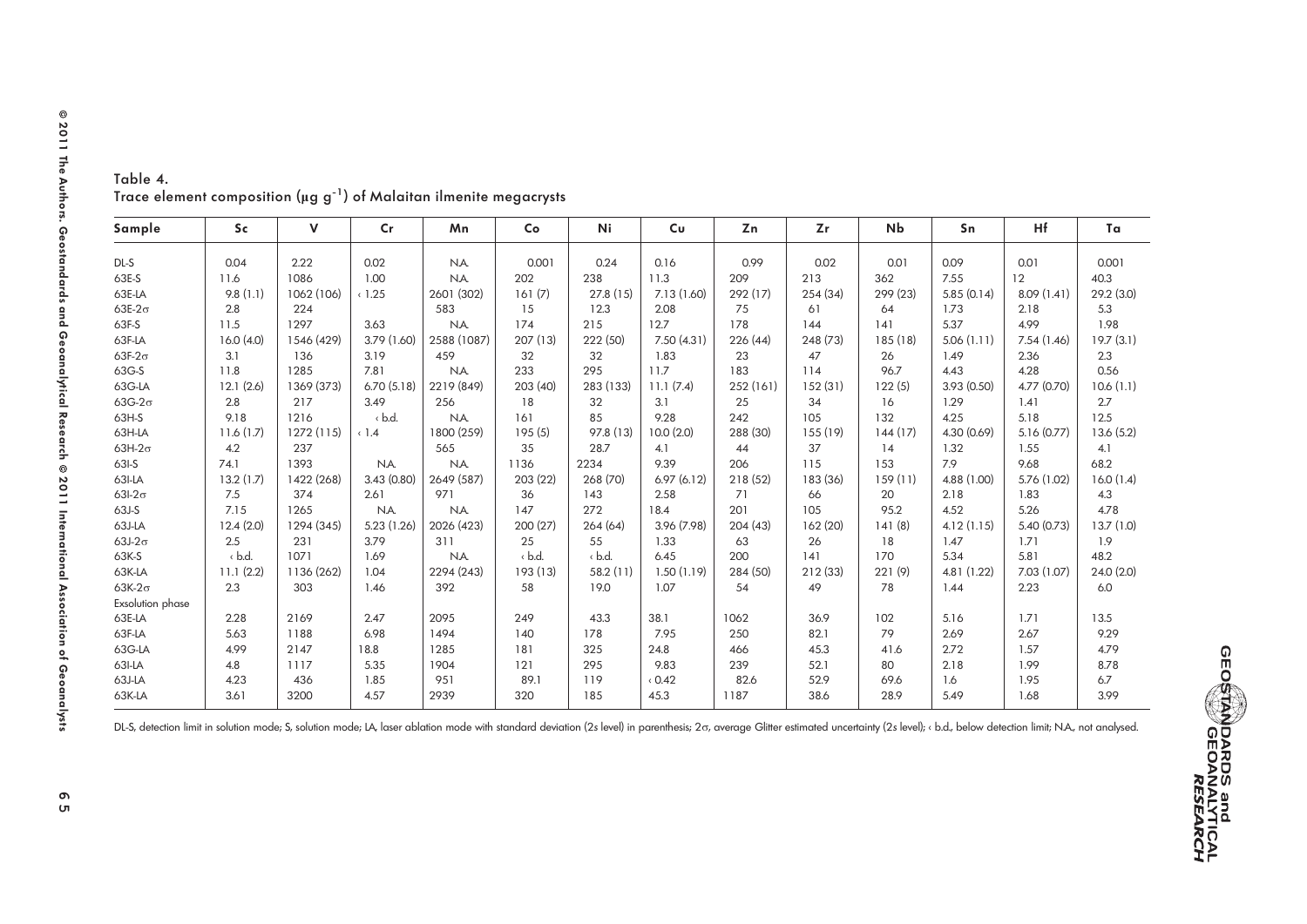| Element                     | ã                    | <b>Isotope</b>  |         | 610<br>NIST SRM               |          |                      |                                                      | MPI-DING ML3B-G              |                                                                                                                                                                                                                                   |                                                          |                             | MPI-DING KL2-G              |                                                                                                                                                                                                                                                                            |
|-----------------------------|----------------------|-----------------|---------|-------------------------------|----------|----------------------|------------------------------------------------------|------------------------------|-----------------------------------------------------------------------------------------------------------------------------------------------------------------------------------------------------------------------------------|----------------------------------------------------------|-----------------------------|-----------------------------|----------------------------------------------------------------------------------------------------------------------------------------------------------------------------------------------------------------------------------------------------------------------------|
|                             |                      | amu)            |         | This study                    |          | This study           |                                                      | Jochum <i>et al</i> . (2006) |                                                                                                                                                                                                                                   | This study                                               |                             | Jochum <i>et al.</i> (2006) |                                                                                                                                                                                                                                                                            |
|                             |                      |                 | Average | ್<br>SD(2)                    | Accepted | Average              | SD(2s)                                               | Preferred                    | Range                                                                                                                                                                                                                             | Average                                                  | SD(2s)                      | Preferred                   | Range                                                                                                                                                                                                                                                                      |
|                             |                      |                 |         | LA-ICP-MS                     |          | $LA-ICP-MS (n = 10)$ |                                                      | value                        |                                                                                                                                                                                                                                   | LA-ICP-MS $(n = 7)$                                      |                             | value                       |                                                                                                                                                                                                                                                                            |
|                             | 0.18                 | 45              | 449     |                               | 441      |                      |                                                      |                              |                                                                                                                                                                                                                                   |                                                          | 5.8                         |                             | $\overline{0}$                                                                                                                                                                                                                                                             |
| ☆ > ㅇ 좋 잉 눌 잉 넌 넉 눅 좋 않 ᆂ ㅂ | 0.60                 | 5               | 446     | 3 3 4 5 8 8 9 8 9 9 9 9 9 9 9 |          |                      | $58$<br>$740$ O $45$<br>$10$<br>$45$<br>$64$<br>$64$ |                              | $\frac{1}{2}$ 3 3 5 5 6 6 7 7 7 8 7 9 7 7 8 7 9 7 7 9 7 7 9 7 7 9 7 7 9 7 7 9 7 7 9 7 7 9 7 7 9 7 7 9 7 7 9 7 7 9 7 7 9 7 7 9 7 7 9 7 7 9 7 7 9 7 7 9 7 7 9 7 7 9 7 7 9 7 7 9 7 7 9 7 7 9 7 7 9 7 7 9 7 7 9 7 7 9 7 7 9 7 7 9 7 7 | $31.2$<br>$36.6$<br>$38.6$<br>$51.3$<br>$51.5$<br>$52.1$ | $\overline{47}$             |                             |                                                                                                                                                                                                                                                                            |
|                             | 0.1                  | 53              | 408     |                               | 4455     |                      |                                                      |                              |                                                                                                                                                                                                                                   |                                                          | 53                          |                             | $\begin{array}{l} 33.70 & 0.70 & 0.70 & 0.70 & 0.70 & 0.70 & 0.70 & 0.70 & 0.70 & 0.70 & 0.70 & 0.70 & 0.70 & 0.70 & 0.70 & 0.70 & 0.70 & 0.70 & 0.70 & 0.70 & 0.70 & 0.70 & 0.70 & 0.70 & 0.70 & 0.70 & 0.70 & 0.70 & 0.70 & 0.70 & 0.70 & 0.70 & 0.70 & 0.70 & 0.70 & 0$ |
|                             | 0.40                 | 55              | 438     |                               | 433      |                      |                                                      |                              |                                                                                                                                                                                                                                   |                                                          | 45                          |                             |                                                                                                                                                                                                                                                                            |
|                             | 0.24<br>7.45<br>0.69 | 58338           | 407     |                               | 405      |                      |                                                      |                              |                                                                                                                                                                                                                                   |                                                          | $\circ$                     |                             |                                                                                                                                                                                                                                                                            |
|                             |                      |                 | 450     |                               | 444      |                      |                                                      |                              |                                                                                                                                                                                                                                   |                                                          | $\circ$                     |                             |                                                                                                                                                                                                                                                                            |
|                             |                      |                 | 435     |                               | 456      |                      |                                                      |                              |                                                                                                                                                                                                                                   |                                                          | 5                           |                             |                                                                                                                                                                                                                                                                            |
|                             | 0.93                 |                 | 460     |                               |          |                      |                                                      |                              |                                                                                                                                                                                                                                   |                                                          | $\mathsf{\circ}$            |                             |                                                                                                                                                                                                                                                                            |
|                             | 0.50                 |                 | 445     |                               | 440      |                      | 26                                                   |                              | $\infty$                                                                                                                                                                                                                          |                                                          | $\overline{4}$              |                             |                                                                                                                                                                                                                                                                            |
|                             | 0.07                 | 83              | 423     |                               | 419      | 8.32                 | 0.27<br>0.19<br>0.68<br>0.05                         |                              | 0.33<br>0.33<br>0.08                                                                                                                                                                                                              | 15.9                                                     | $\frac{1}{2}$ $\frac{4}{4}$ |                             |                                                                                                                                                                                                                                                                            |
|                             | 0.32                 | $\overline{20}$ | 402     |                               | 396      | $\frac{74}{264}$     |                                                      |                              |                                                                                                                                                                                                                                   | 2.50<br>3.96                                             |                             | 1.54<br>3.93                |                                                                                                                                                                                                                                                                            |
|                             | $\overline{5}$       | 8               | 419     |                               | 418      |                      |                                                      |                              |                                                                                                                                                                                                                                   |                                                          | $\overline{a}$              |                             |                                                                                                                                                                                                                                                                            |
|                             | 0.05                 | ౚ               | 380     |                               | 377      |                      |                                                      | 0.555                        | 0.013                                                                                                                                                                                                                             | 0.98                                                     | 0.33                        | 0.96                        |                                                                                                                                                                                                                                                                            |

aterials obtained by LA-ICP-MS lg g-1) for NIST SRM 610 and MPI-DING reference materials obtained by LA-ICP-MS j ant values (u.a. a<sup>-1</sup>) for NIST SRM 610 and MPLDING reference Trace element values ( Table 5.<br>Trace eler

GEOSTANDARDS and<br>GEOGRAPHICAL RESEARCH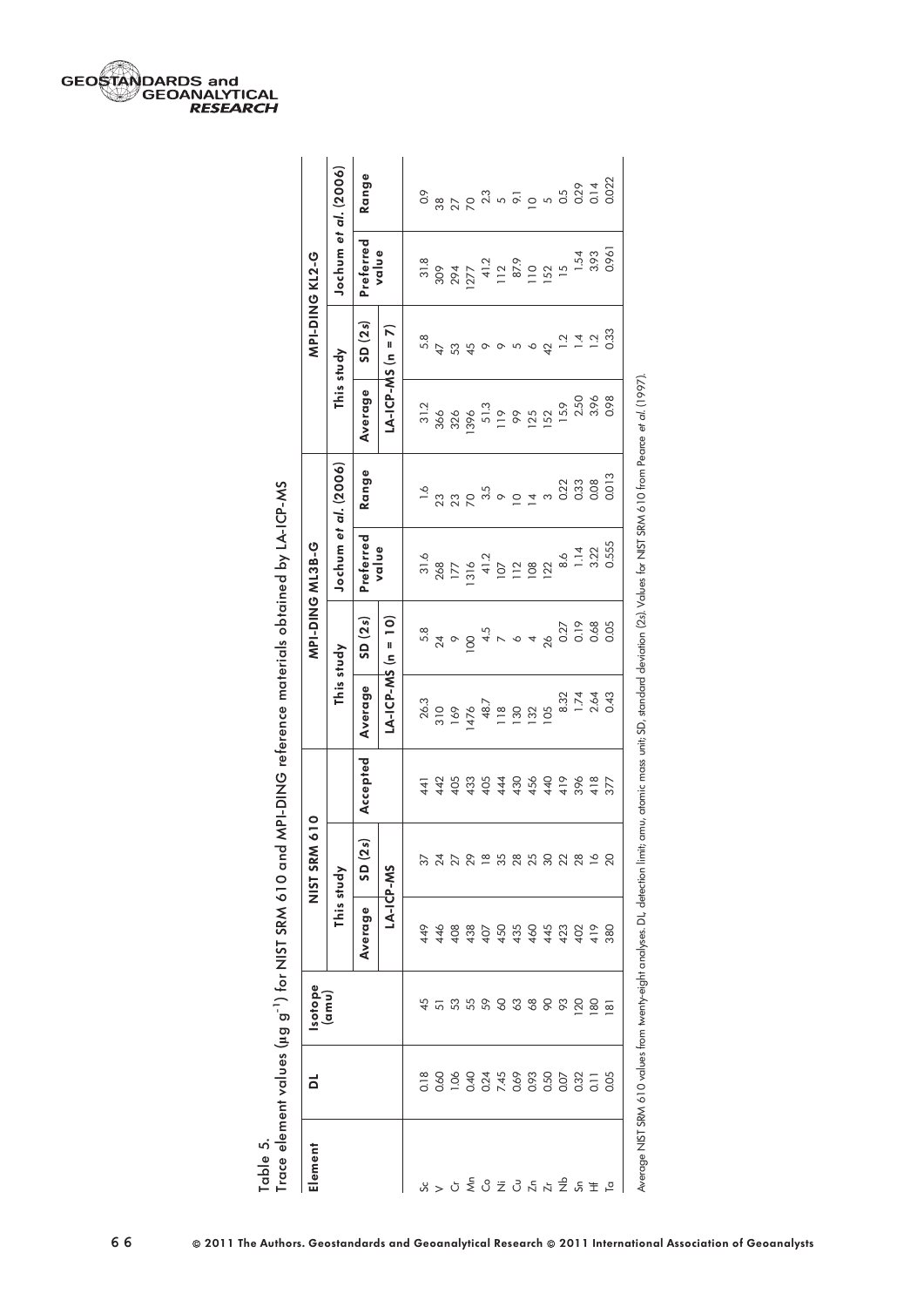

internal standard for all analyses, despite its  $\sim$  50% m/m  $TiO<sub>2</sub>$  abundance in ilmenite (determined by EPMA). The analysis of every ten unknowns was bracketed by the repeated analysis of the NIST SRM 610 glass ( $n = 4$ ; two prior and two subsequent analyses of unknowns) for external calibration purposes. For each ilmenite sample, a minimum of five laser ablation analyses were conducted over the entire section (Table 4, Figure 1). Detailed photomicrographs taken prior to ilmenite analysis allowed the exsolution phase to be avoided during the laser ablation experiments. Accidental sampling of the exsolution phase would have been apparent in the Glitter time-resolved spectra in relation to the <sup>46</sup>Ti ion signal intensity (i.e., TiO<sub>2</sub> content was less than half compared with ilmenite, Tables 1 and 2). With the exception of sample CRN63H, at least one laser ablation analysis of the exsolution phase from each sample was performed when possible (i.e., given the 80 um spot size - Table 3). Laser ablation experiments for the quantification of trace element abundances were conducted over the same areas analysed for major elements by EPMA, thus ensuring that the concentration of the internal standard 46Ti was accurately known for each laser ablation analysis. Concentration determinations, associated uncertainties (2s) and detection limits obtained by LA-ICP-MS for the ilmenite megacrysts investigated here are listed in Table 4.

The accuracy of our laser ablation method was also verified by the analysis of two MPI-DING (Max Planck Institut–Dingwell, Mainz, Germany; Jochum et al. 2006) synthetic silicate glasses KL2-G (Kilauea tholeiitic basalt glass) and ML3B-G (Mauna Loa tholeiitic basalt glass); both contain similar abundance levels for the trace elements in the ilmenites investigated here. The internal standard employed was 46Ti. Calculated average abundances obtained from repeated analyses ( $n = 7$  and 10, respectively) of the glasses corresponded well with accepted values, with few exceptions (Table 5). Copper, Zn and Ta abundances obtained for ML3B-G were 2–5% higher than the range of the reported reference values. The abundance of Sn was underestimated (12%); however, compared with the majority of the remaining elements investigated (Jochum et al. 2006), the abundance of Sn in RM ML3B-G is extremely low at 1.54  $\mu$ g g<sup>-1</sup> (Table 5). Alternatively, the lack of correspondence for these elements may be in part due to a heterogeneous distribution of certain chalcophile elements as noted by Jochum et al. (2006). MnO (% m ⁄ m) in KL2-G was also slightly overestimated compared with the preferred values but was within the full range of abundances measured in the glass (Jochum et al. 2006). The standard deviation (2s) and detection limits ( $\mu$ g g<sup>-1</sup>) associated with the elements investigated here and for the two MPI-DING reference glasses are listed in Tables 4 and 5.



Figure 2. Average major element content in ilmenite (% m/m). Error bars are at the 2s level (from Table 1).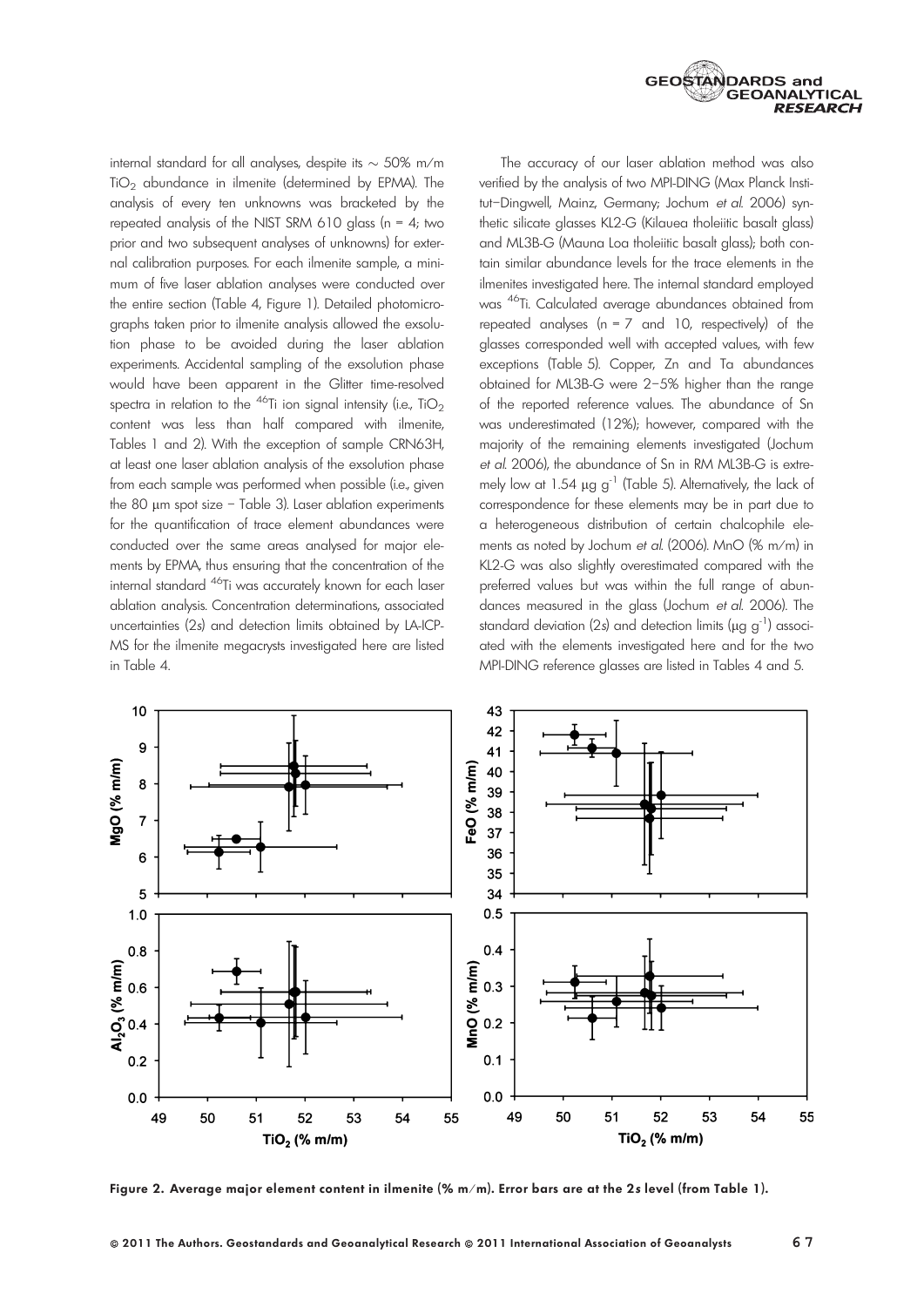GEOSTANDARDS and **GEOANALYTICAL RESEARCH** 



Figure 3. Trace element values (µg g<sup>-1</sup>) plotted against average TiO<sub>2</sub> (% m/m) content.

# Results and discussion

Major element concentrations (Table 1) between the ilmenite megacrysts overlapped for  $TiO<sub>2</sub>$  (49.72–53.77%) m/m) and MnO (0.15-0.40% m/m); TiO<sub>2</sub> and MgO (5.77-9.42% m/m) contents were positively correlated, whereas  $TiO<sub>2</sub>$  correlated negatively with FeO  $(35.75-42.27\%$  m/m) abundances and indicated no trend with  $Al_2O_3$  (0.22-0.77% m/m) concentrations (Figure 2). These trends are consistent with progressive crystallisation from an evolving magma (Nixon and Boyd 1979, Neal and Davidson 1989). The exsolution phase composition (Table 2) appears to be of titano-magnetite spinel composition identified previously by Neal and Davidson (1989). Based on the variation in major element abundances (Figure 2), it is clear that the Malaitan ilmenite megacrysts are not entirely homogeneous. Thus, if fragments are indeed eventually distributed to interested laboratories, each fragment would require analysis by electron microprobe to characterise the major element abundances.

With regard to trace element abundances (Table 4), our preliminary characterisation indicated chemical heterogeneity at the  $\left\langle 100 \right\rangle$  µm scale within individual samples. Sample CRN63E exhibited the least amount of exsolution features and appeared to be the most homogeneous sample. For sample CRN63E, the calculated analytical uncertainties (i.e., precision at the 2s level) associated with individual determinations for all elements except Ni as determined by GLITTER were slightly larger (varying between 10% and 30%) compared with the relative standard deviation (% RSD varying between 2% and 22% at the 2s level; Table 4). Moreover, Sc, V, Mn, Co, Zn, Zr, Sn and Hf abundances appeared to be homogeneous for samples CRN63E, H and K because their associated % RSD values were < 20% (2s level) in general.

The ilmenite megacrysts investigated here were collected from stream deposits, thus rendering any attempt at unravelling their petrogenetic relationship somewhat difficult. Variable element concentrations may be due to spatial (i.e., magma heterogeneity) or temporal (i.e., magma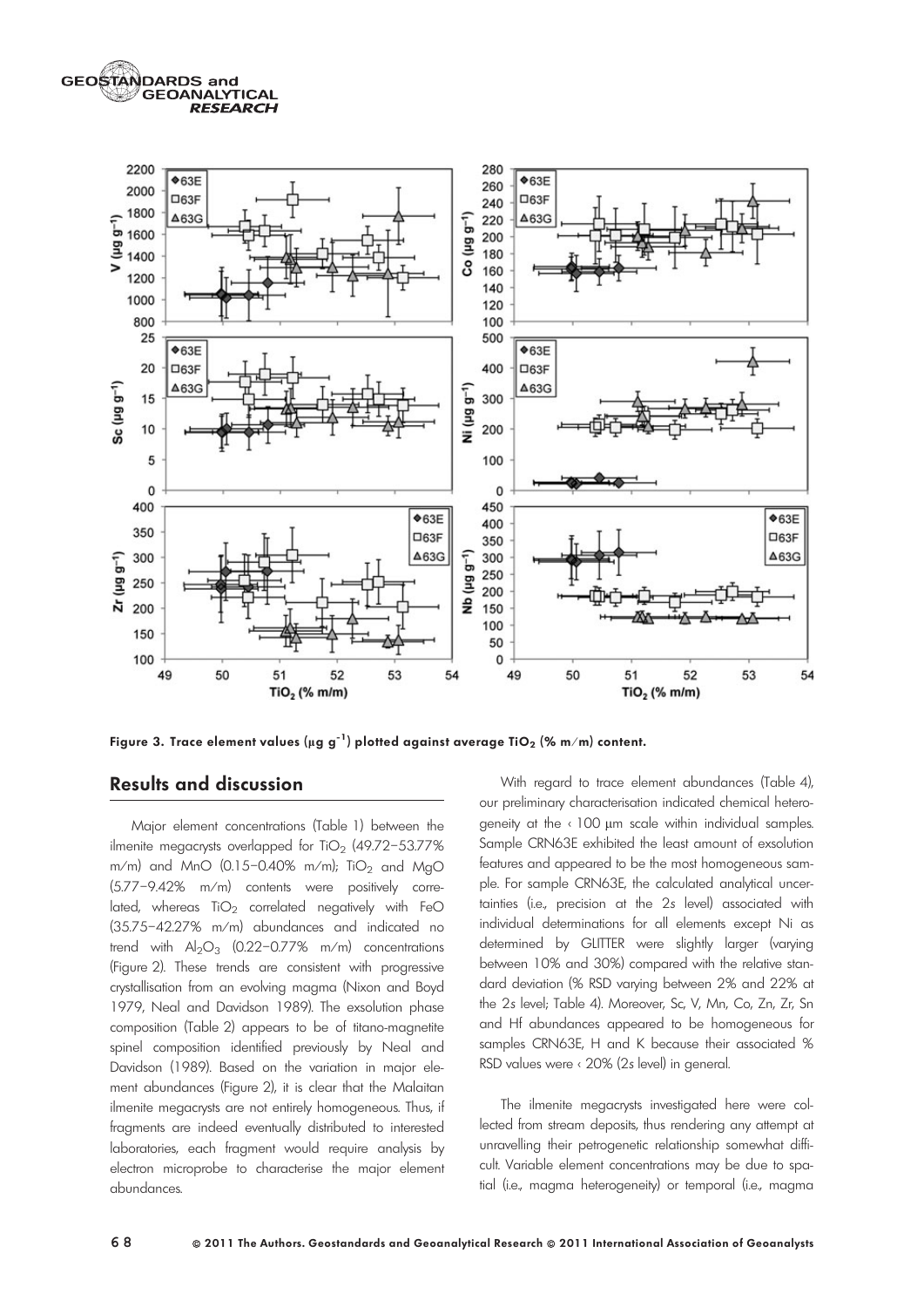



Figure 4. Comparison of trace element values obtained by laser ablation and solution-mode ICP-MS for ilmenite and exsolution phases of samples CRN63E, I, J and K. Error bars (2s) shown for LA-ICP-MS only (from Table 4).

evolution) differences. However,  $TiO<sub>2</sub>$  and MgO contents (Figure 2) can be utilised to group the ilmenite into primitive (CRN63F, G, I, J; high MgO of 7.9–8.5% m ⁄ m) and more evolved (CRN63E, H, K; low MgO of 6.1-6.5% m/m) samples. In general, trace element abundances were similar between samples, although Ni (283-27  $\mu$ g g<sup>-1</sup>) was lower in samples with lesser MgO contents. Despite some major element variability within individual ilmenite megacryst samples, there was no apparent correlation between major and trace element abundances (Figure 3), in particular for the most homogeneous sample (CRN63E) and two relatively heterogeneous samples (CRN63F, G). The relatively small proportion of ilmenite megacrysts present in the alnöite melt (0.5%; Neal and Davidson 1989) may have been insufficient to significantly fractionate the host magma, resulting in the lack of correlation for elements incorporated into ilmenite (Mitchell 1977).

A comparison between solution-mode and laser ablation ICP-MS results indicated good agreement for the majority of the elements investigated here. Figures 4 and 5 illustrate a comparison between averages for laser ablation analyses of the ilmenites and contained exsolution phase as well as solution-mode runs. The exsolution

phase was found to be relatively depleted in incompatible elements Zr, Nb, Hf and Ta, but otherwise similar to the ilmenite phase. Dissolution of the exsolution phase during acid digestion may be responsible for a significant number of solution-mode analyses with values that are intermediate between those obtained for ilmenite and exsolution phase during laser ablation runs (e.g., CRN63J and K in Figure 4). However, not all of the variation can be explained by exsolution phase 'contamination'. Figure 6, a series of log–log plots, illustrates that the elemental abundances obtained via LA-ICP-MS were within an order of magnitude between samples, whereas those for several elements measured via solution-mode analysis varied over several orders of magnitude (e.g., Figure 6d, g, i). In general, samples with disparate LA- and solution-ICP-MS values had more variable solution-ICP-MS values, indicating issues with ilmenite dissolution. This interpretation is corroborated by the fact there was good agreement between the results for repeat LA-ICP-MS analyses of NIST SRM 610 and MPI-DING reference materials relative to their reference values.

Solution-mode analysis monitored <sup>65</sup>Cu and <sup>66</sup>Zn and yielded inconsistent and highly variable results for samples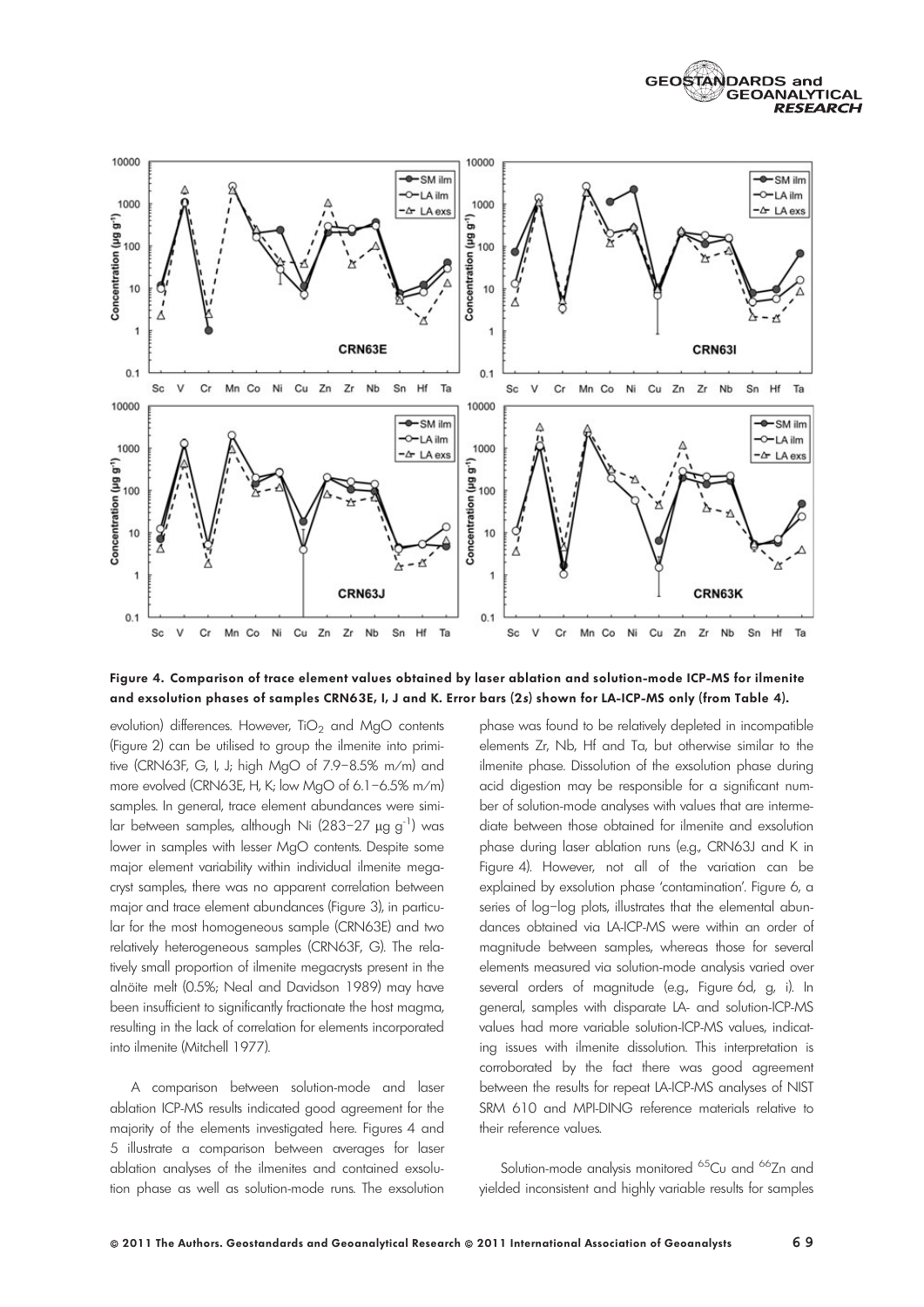**GEOSTANDARDS and GEOANALYTICAL RESEARCH** 



Figure 5. Comparison of trace element values obtained by laser ablation and solution-mode ICP-MS for ilmenite and exsolution phases of samples CRN63F, G and H. Error bars (2s) shown for LA-ICP-MS only (from Table 4). For sample 63H, displayed average exsolution values are the averages of all samples.

from the same parental solution. Concentrations obtained via laser ablation monitored <sup>63</sup>Cu and <sup>68</sup>Zn and yielded more consistent results (Table 4). Thus, additional solutionmode analyses of the same solutions were conducted by spike addition, which monitored multiple isotopes of the same element (<sup>63</sup>Cu, <sup>65</sup>Cu, <sup>66</sup>Zn, <sup>68</sup>Zn, <sup>90</sup>Zr, <sup>92</sup>Zr and <sup>93</sup>Nb) to assess the possibility of spectral interferences (Table 6). The results listed in Table 6 indicate that Zr concentrations did not vary significantly from each other and that Zr and Nb abundances were similar to those obtained by laser ablation. However, calculated abundances based on the <sup>65</sup>Cu and <sup>66</sup>Zn ion signal measurements were 2–3 and 4–8 times higher, respectively, than for concentrations determined using the  ${}^{63}$ Cu and  ${}^{68}$ Zn signal intensities. In addition, the calculated abundances of Cu and Zn based on the latter were in good agreement with those obtained via LA-ICP-MS (Tables 4 and 5). For an ilmenite-based matrix, important spectroscopic interferences at masses 65 and 66 possibly include  $^{48}$ Ti<sup>16</sup>O<sup>1</sup>H<sup>+</sup>,  $^{49}$ Ti<sup>16</sup>O<sup>1</sup>H<sup>+</sup> and  $^{40}$ Ar<sup>26</sup>Mg, which may explain the elevated signals (and corresponding elevated calculated abundances).

To assess the benefits of utilising a matrix-matched, ilmenite reference material as opposed to the NIST SRM 610 glass in LA-ICP-MS analysis, individual analyses of CRN63E (the most homogeneous sample) were reprocessed using the average, laser ablation-based composition of CRN63E (Table 4). Data were reprocessed using the GLITTER software (GEMOC, Macquarie University, Australia) by creating an external calibrator (.txt) file and equating it to analysis #2 (the most precise run). Table 7 lists the concentrations determined for the same elements using the two different reference samples (NIST SRM 610 vs. CRN63E-2), and these indicated similar comparative results. Assuming that utilising a matrix-matched, ilmenite reference sample is the best approach, then the external calibration using the NIST SRM 610 glass will always underestimate, on average, the Mn and Ni abundances by 9% and 26%, respectively. Average deviations for the remaining elements were within  $\pm$  6% and therefore well within the level of the associated % RSD for most elements investigated here. Thus, it would seem that Mn and Ni abundances may be suspect when using the NIST SRM 610 glass as the external calibrator; the accuracy of an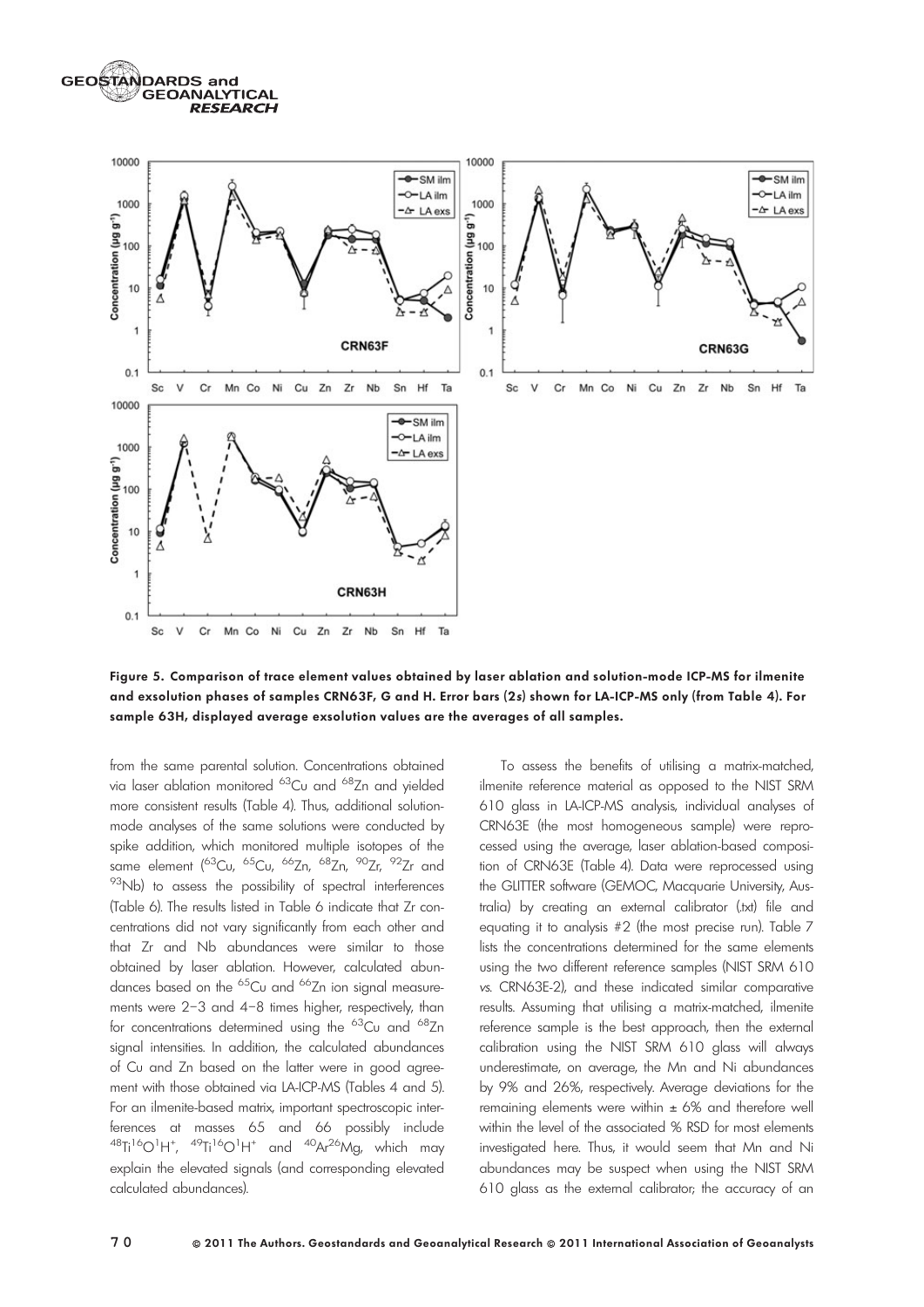



Figure 6. Comparison of trace element abundances determined by laser ablation (LA) and solution-mode (SM) ICP-MS for selected elements from Table 4. A 1:1 ratio line is drawn in each plot for comparison purposes. Note: Sc and Co abundances for 63K-S were below detection limit and are therefore not plotted.

|               | Elemental abundances ( $\mu$ g g <sup>-1</sup> ) for ilmenite megacrysts obtained by solution-mode ICP-MS |         |      |      |      |      |      |
|---------------|-----------------------------------------------------------------------------------------------------------|---------|------|------|------|------|------|
| Isotope       |                                                                                                           | Cu      |      | Zn   |      | Ζr   | Nb   |
|               | $63$ Cu                                                                                                   | $65$ Cu | 66Zn | 68Zn | 90Zr | 92Zr | 93Nb |
| CRN63E        | 11.3                                                                                                      | 84.5    | 516  | 209  | 202  | 210  | 280  |
| CRN63F        | 12.7                                                                                                      | 83.8    | 482  | 178  | 151  | 155  | 133  |
| CRN63G        | 11.7                                                                                                      | 72.7    | 463  | 183  | 117  | 122  | 80.4 |
| CRN63H        | 9.28                                                                                                      | 72.2    | 477  | 242  | 107  | 109  | 139  |
| <b>CRN631</b> | 9.39                                                                                                      | 68.3    | 447  | 206  | 115  | 120  | 153  |
| CRN63J        | 18.4                                                                                                      | 72.3    | 447  | 201  | 105  | 107  | 95.2 |

CRN63K | 6.45 | 62.2 | 430 | 200 | 141 | 143 | 170

Table 6.

ilmenite-based external calibrator approach will be investigated in future studies.

Advances in LA-ICP-MS technology and instrumentation that have occurred during the past decade must be accompanied by the availability of matrix-matched reference

materials, in particular those for non-silicate minerals. Despite the few shortcomings of this sample set in relation to major and trace element variations, laboratories wishing to analyse ilmenite may, nonetheless, find them useful for reference purposes. Alternatively, these ilmenite megacrysts may serve as versatile internal laboratory reference samples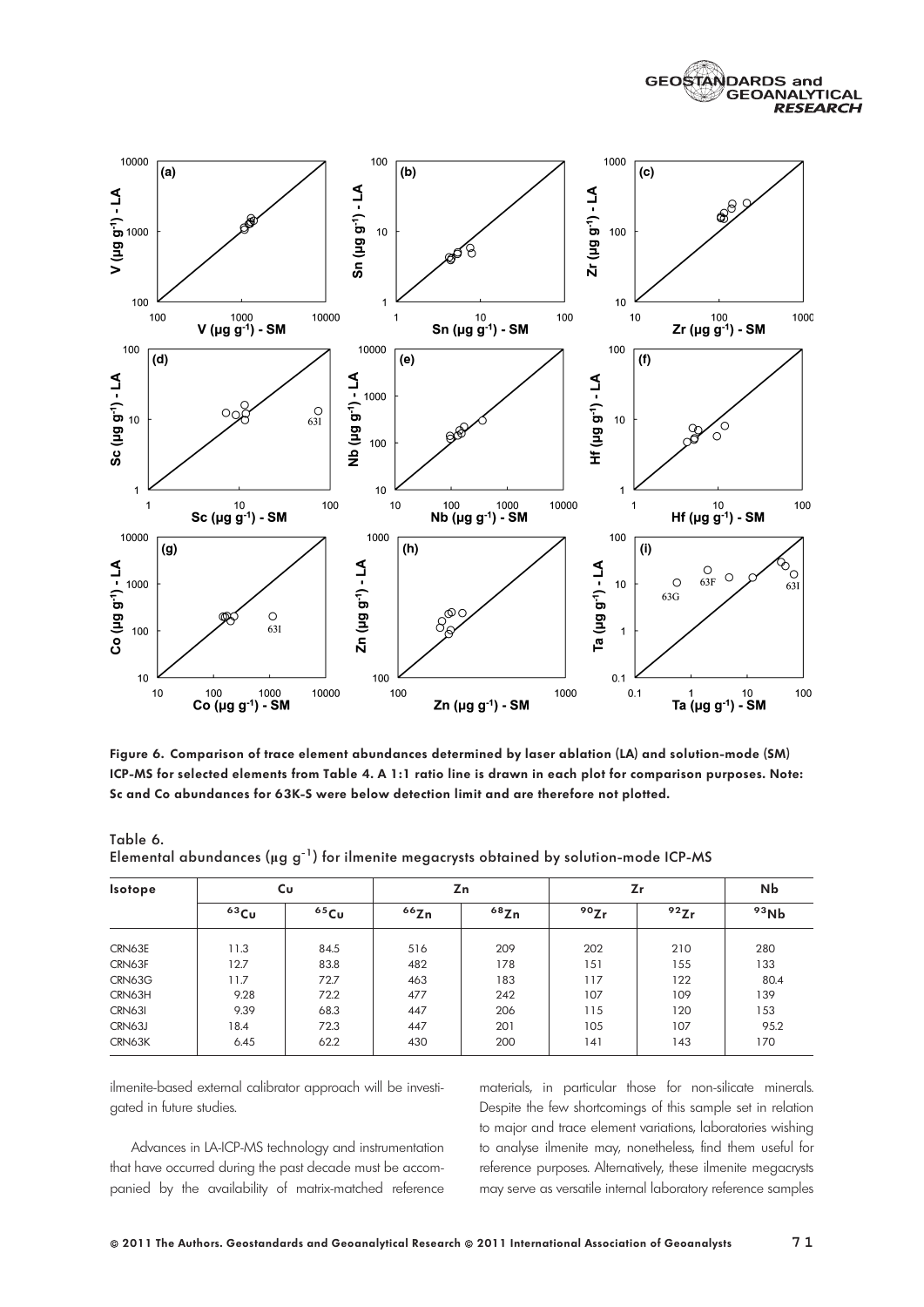| Table 7.                                                                                                           |
|--------------------------------------------------------------------------------------------------------------------|
| Comparison of CRN63E trace element abundances ( $\mu$ g g <sup>-1</sup> ) standardised to NIST SRM 610 and average |
| <b>CRN63E</b> values                                                                                               |

| <b>Element</b> |                   | 63E-1<br>(exsolution) |                   | 63E-2    |                   | 63E-3    |                   | 63E-4    |                   | 63E-5    |                   | 63E-6    |
|----------------|-------------------|-----------------------|-------------------|----------|-------------------|----------|-------------------|----------|-------------------|----------|-------------------|----------|
|                | <b>SRM</b><br>610 | 63E ilm.              | <b>SRM</b><br>610 | 63E ilm. | <b>SRM</b><br>610 | 63E ilm. | <b>SRM</b><br>610 | 63E ilm. | <b>SRM</b><br>610 | 63E ilm. | <b>SRM</b><br>610 | 63E ilm. |
| <b>Sc</b>      | 2.28              | 2.23                  | 10                | 9.79     | 9.5               | 9.26     | 10.7              | 10.4     | 9.43              | 9.16     | 9.38              | 9.11     |
| V              | 2169              | 2234                  | 1017              | 1062     | 1056              | 1110     | 1154              | 1226     | 1041              | 1116     | 1044              | 1131     |
| Mn             | 2095              | 2315                  | 2354              | 2601     | 2668              | 2924     | 2565              | 2800     | 2692              | 2926     | 2729              | 2954     |
| Co             | 249               | 254                   | 157               | 161      | 162               | 166      | 163               | 168      | 159               | 164      | 165               | 171      |
| Ni             | 43.3              | 55.3                  | 21.8              | 27.8     | 27.3              | 34.7     | 25.4              | 32.0     | 41.1              | 51.8     | 23.6              | 29.6     |
| Cu             | 38.1              | 38                    | 7.1               | 7.13     | 7.57              | 7.6      | 6.16              | 6.2      | 6.61              | 6.68     | 8.21              | 8.32     |
| Zn             | 1062              | 1061                  | 286               | 292      | 304               | 315      | 290               | 306      | 295               | 316      | 283               | 308      |
| Zr             | 36.9              | 34.2                  | 272               | 254      | 247               | 231      | 273               | 257      | 242               | 229      | 238               | 226      |
| Nb             | 102               | 106                   | 287               | 299      | 296               | 307      | 315               | 326      | 306               | 318      | 291               | 302      |
| Sn             | 5.16              | 5.06                  | 5.87              | 5.85     | 5.86              | 5.88     | 5.81              | 5.89     | 5.94              | 6.09     | 5.75              | 5.96     |
| Hf             | 1.71              | 1.62                  | 8.51              | 8.09     | 8.03              | 7.61     | 9.01              | 8.54     | 7.69              | 7.29     | 7.2               | 6.83     |
| Ta             | 13.5              | 13.0                  | 29.9              | 29.2     | 28.5              | 27.9     | 31.5              | 30.9     | 28.7              | 28.3     | 27.6              | 27.4     |

with the elemental abundances obtained by LA-ICP-MS (Table 4) utilised as working values for individual megacrysts. We estimate that our ilmenite megacryst sample collection can make available a minimum of 60 (millimetresized) fragments for distribution to interested laboratories.

# Conclusions

The investigation described here indicates that the CRN63 ilmenite megacrysts are not suitable for consideration as a certified reference material. However, as with previous investigations of a similar nature, we do confirm that accurate element abundances in ilmenite may be obtained at high spatial resolution via the use of titanium as the internal standard and the NIST SRM 610 glass for external calibration. Hence, we do have available ilmenite megacryst fragments for distribution to interested laboratories. As demonstrated here, however, additional ilmenite fragments would require major element characterisation prior to their use as internal laboratory reference materials. Finally, this study also contributes an additional data set of elemental abundances for the two MPI-DING reference glasses ML3B-G and KL2-G.

# Acknowledgements

We thank Sandy Dillard (Brazos Valley Petrographic and Thin Section Service) for preparation of polished ilmenite mounts. Paul Carpenter (Washington University, St. Louis) is thanked for assistance with microprobe analyses. We thank K.P. Jochum (Max-Planck-Institut fur Chemie, Mainz) for supplying MPI-DING glasses. C.R. Neal also acknowledges the dedicated people at the Solomon Islands Geological Survey in Honiara for their support of

field studies on Malaita and the people of central North Malaita for their generous hospitality. Comments from three anonymous reviewers helped in improving the quality of the manuscript. This study was supported in part by National Aeronautics and Space Administration grant NNX09AB92G to C.R. Neal.

# References

### Armb J.T. (1995)

CITZAF: A package of correction programs for the quantitative electron microbeam X-ray analysis of thick polished materials, thin films, and particles. Microbeam Analysis, 4, 177–200.

#### Brown G.M., Peckett A., Emeleus C.H., Phillips R. and Pinsent R.H. (1975)

Petrology and mineralogy of Apollo 17 mare basalts. Proceedings from the 6th Lunar Science Conference, 1-13.

#### Charlier B., Skår Ø., Korneliussen A., Duchesne J.C. and Auwera J.V. (2007)

Ilmenite composition in the Tellnes Fe-Ti deposit, SW Norway: Fractional crystallization, postcumulus evolution and ilmenite-zircon relation. Contributions to Mineralogy and Petrology, 154, 119–134.

#### Choukroun M., O'Reilly S.Y., Griffin W.L., Pearson N.J. and Dawson J.B. (2005)

Hf isotopes of MARID (mica-amphibole-rutile-ilmenitediopside) rutile trace metasomatic processes in the lithospheric mantle. Geology, 33, 45–48.

Dymek R.F., Albee A.L. and Chodos A.A. (1975)

Comparative mineralogy and petrology of Apollo 17 mare basalts: Samples 70215, 71055, 74255, and 75055. Proceedings from the 6th Lunar Science Conference, 49–77.

#### Eggins S.M. and Shelley J.M.G. (2002)

Compositional heterogeneity in NIST SRM 610-617 glasses. Geostandards Newsletter: The Journal of Geostandards and Geoanalysis, 26, 269–286.